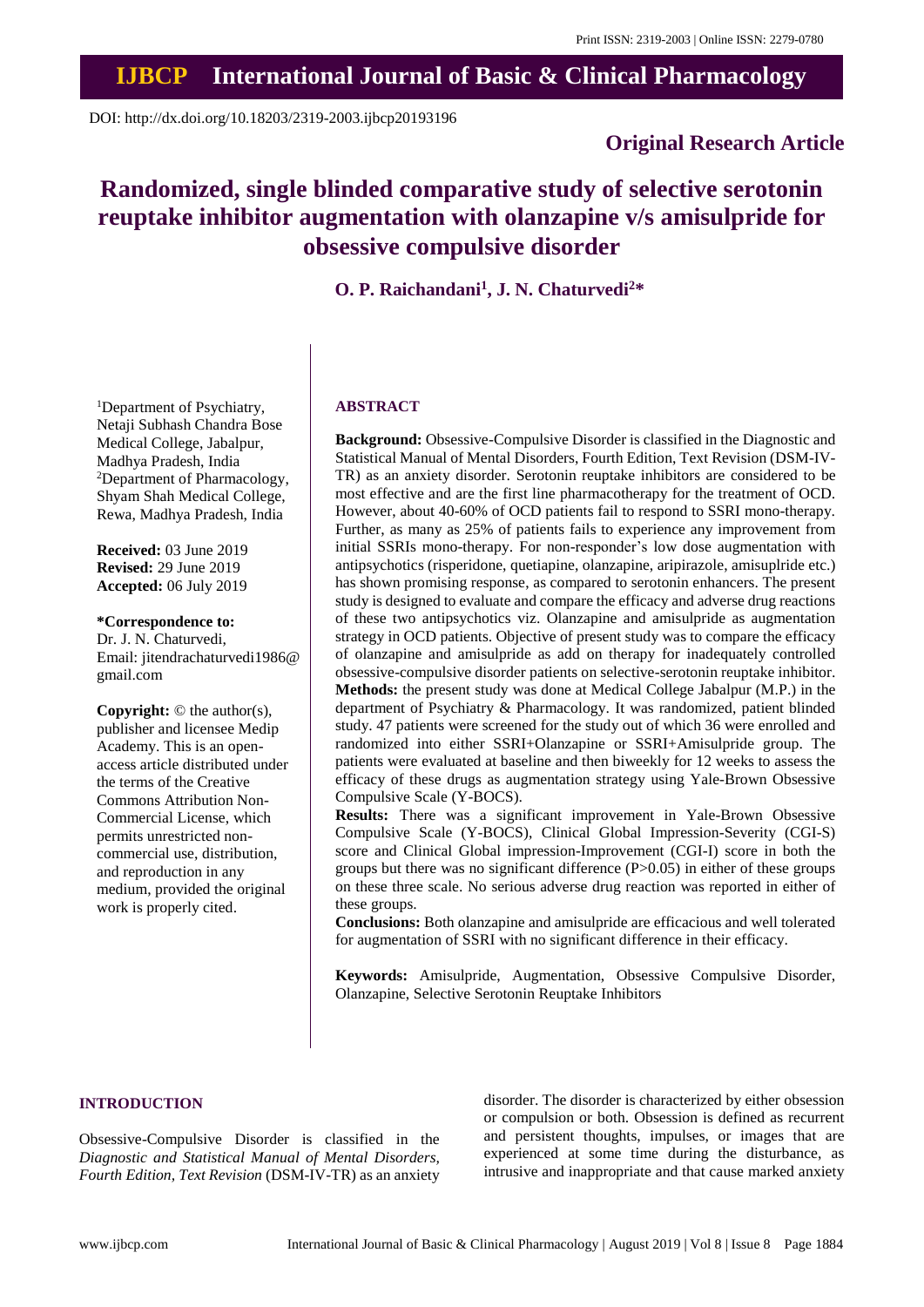or distress. Compulsion is a repetitive behaviours (e.g., hand washing, ordering, checking) or mental acts (e.g., praying, counting, repeating words silently) that the person feels driven to perform in response to an obsession.<sup>1</sup>

OCD is the fourth common psychiatric disorder and tenth common cause of disability worldwide. Total burden of the disease (as measured by DALY-Disability Adjusted Life years) is 2.2% of the total causes, making it tenth most common disability.<sup>2</sup>

The epidemiological studies in India have estimated the lifetime prevalence of 0.6%.<sup>3</sup> This rate is considerably lower compared to the 2-3% rate reported in the European and North American studies.<sup>4</sup> However, further research is needed into the epidemiological aspects of OCD in India since the data available is limited.

The average age of onset for OCD varies among men and women. Men may experience childhood onset, between ages 6 and 15, while women typically experience adult onset, between ages 20 and 30. Two-thirds of all adults with OCD had symptoms before age 15, 80% of whom also had symptoms of depression. Given the likelihood of early onset, it is alarming that the average age that a person seeks treatment is 27.<sup>5</sup>

Pharmacotherapy for OCD dates back to mid-1980s when the clomipramine, only tricyclic antidepressant approved for OCD and SRIs were introduced.<sup>6</sup> Prior to these pharmacological modalities, OCD was considered to be one of the poorly treated psychiatric disorders with chronic and unremitting course.<sup>7</sup> After the introduction of SRIs certainly there is improved outcome in many patients with  $OCD.<sup>8</sup>$ 

Serotonin reuptake inhibitors are considered to be most effective and are the first line pharmacotherapy for the treatment of OCD.<sup>9</sup> However, about 40-60% of OCD patients fail to respond to SSRI mono-therapy.10,11 Further, as many as 25% of patients fails to experience any improvement from initial SSRIs mono-therapy.<sup>12</sup>

For non-responders to mono-therapy some other pharmacotherapeutic approach are used. Firstly, switching them to other potent SSRI, if not given, and results from this approach showed approximately 33% response.<sup>9</sup> Second approach is the augmentation strategy; augmentation with serotonin enhancers (Lithium, clonazepam, and buspirone) can be done. But these agents have yielded uniformly discouraging results.<sup>13,14</sup> On the other hand, low dose augmentation with antipsychotics (risperidone, quetiapine, olanzapine, aripirazole, amisuplride etc.) has shown promising response, as compared to serotonin enhancers.<sup>15</sup>

Systematic meta-analysis has shown that, only one-third of treatment refractory OCD patients exhibit a meaningful treatment response to antipsychotic medications. <sup>16</sup>

As far as etiology is concerned, there are evidences for the involvement of corticobasal ganglia-thalamo-cortical network in the pathogenesis of  $\widetilde{OCD}$ .<sup>17</sup> This network is innervated by serotonergic and dopaminergic neurons. So, from neurotransmitter point of view, dopamine excess and serotonin deficit plays an important role in the causation of OCD.<sup>18</sup>

Olanzapine is an atypical antipsychotic agent. The olanzapine formulations were manufactured and marketed by the Eli Lilly and Company; the drug went generic in 2011. It was approved by FDA for treatment of schizophrenia and bipolar disorder. It is also used as augmentation agent for the management of OCD.<sup>19</sup>The pharmacology of olanzapine states that it has antagonistic/ inverse agonistic activity at various serotonergic, dopaminergic, muscarinic receptors etc. Affinity for 5HT2A>5HT2C=D2 receptor.<sup>20</sup>

Amisulpride is also an atypical antipsychotic it was introduced in the 1990s, used for treatment of psychosis in schizophrenia and episodes of mania in bipolar disorder. Its pharmacology is receptor antagonism on D2~D3 receptors.<sup>21</sup> It also has 5HT<sub>7</sub> antagonistic activity similar to risperidone and ziprasidone. Only one positive study is there with this agent as augmentation strategy in OCD.<sup>22</sup>

The present study is designed to evaluate and compare the efficacy and adverse drug reactions of these two antipsychotics viz. Olanzapine and amisulpride as augmentation strategy in OCD patients.

Objectives is to study the efficacy of Olanzapine and Amisulpride as augmentation therapy in OCD patients not adequately controlled by SSRI monotherapy and to compare the efficacy of Olanzapine and Amisulpride as augmentation therapy for OCD.

# **METHODS**

## *Study area*

After getting approval from the institutional Human ethics committee, the study was conducted in the department of Psychiatry & Pharmacology, Govt. Medical College Jabalpur (M.P.) between the periods from October 2011 to September 2012. Written informed consent was taken from all the patients enrolled in the study and principles of Good Clinical Practice were followed throughout the study period.

## *Inclusion criteria*

- Patients of either gender & age between 18-60 years suffering from Obsessive-Compulsive Disorder as per DSM-IV criteria.
- Patient on single SSRI for >3 months and dose escalation has been already done to maximum for that SSRI.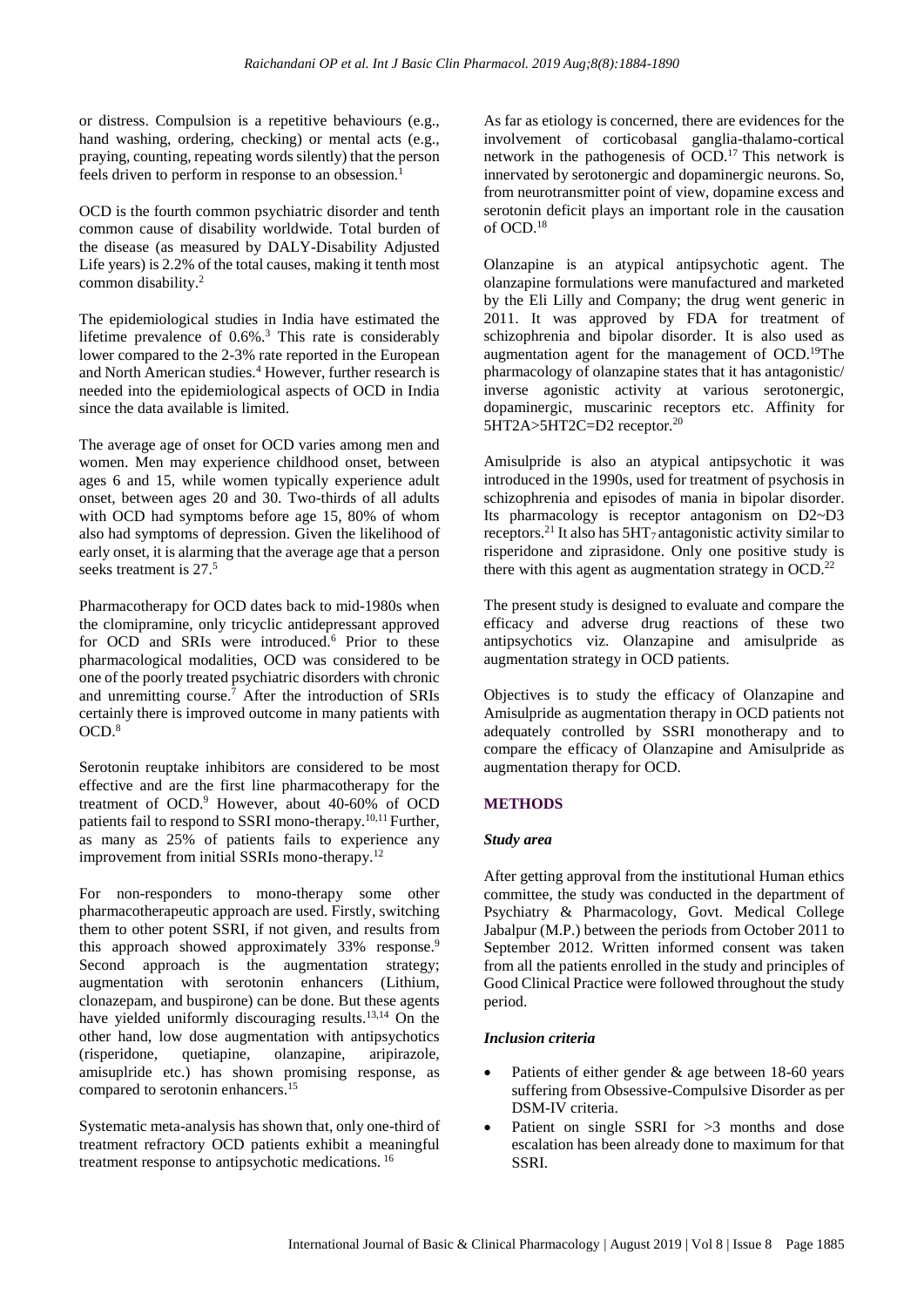• The Yale-Brown Obsessive Compulsive Scale (Y-BOCS) score is  $>$  or  $=24$ .

#### *Exclusion criteria*

- Presence of psychotic disorder/ suicidal tendency/ substance abuse.
- Patients requiring ECT/Hospitalisation/Behavioural therapy.
- Abnormal lipid profile, ECG, blood glucose level or BMI.
- Pregnant women/ women not using contraceptives/ women desiring to have children/ Nursing mothers.
- Patients with hypertension/Cardiac Disorder/ Active liver disease.

#### *Study design*

This study is an OPD based convenient sampling, randomized, patient blinded comparative study. 47 patients attending the psychiatric OPD were screened using these criteria and out of which 36 were enrolled in the study.

The randomisation was done by a biostatistician, using random number table. The randomisation concealment was done by making two copies of the random sequence and sealed in opaque envelop. One envelop was given to the consulting psychiatrist and other was kept with the biostatistician. It was also maintained in electronic database of the statistician. Patient blinding was maintained by giving the drug to the patient in white boxes labelled with either A1-4 or B1-4.

#### *Dose admistration*

For amisulpride the starting dose was 100 mg/day added to the ongoing SSRI treatment and can be titrated up to 400 mg/day in flexible doses.

For olanzapine starting dose was 2.5 mg/day and can be titrated up to 10 mg/day in flexible doses.

Compliance was checked by inquiry from the relatives and pill count by the psychiatrist.

## *Clinical evaluation*

Baseline Y-BOCS score was noted (at Day 0). The symptom changes using Y-BOCS was evaluated at day 15, day 30, day 45, day 60 and day 90.

Severity of the illness was evaluated simultaneously by the psychiatrist on CGI-Severity scale at each visit i.e., Day 0, Day 15, Day 30, Day 45, Day 60 and Day 90.

During this evaluation period, if the psychiatrist feels to change the dose then this was done as per CGI-Improvement. The dose was increased in either group if there was no change in CGI-Improvement at Day 30 by 1 point or more from the previous evaluation. And then subsequently on each visit, at the interval of 15 days the dose was adjusted as per the same criteria. The dose was kept same for those showing the improvement by 1 point or more at each evaluation time.

# *Tools of the study*

The Yale-Brown Obsessive Compulsive Scale (Y-BOCS) was designed to remedy the problems of existing rating scales by providing a specific measure of the severity of symptoms of obsessive-compulsive disorder that is not influenced by the type of obsessions or compulsions present. The scale is a clinician-rated, 10-item scale. Item 1-5 inquiries about the severity of obsession. Item 6-10 inquiries about the compulsion. Each item rated from 0 (no symptoms) to 4 (extreme symptoms). Y-BOCS ranges from 0-40.

Clinical global impression (CGI) is a clinical evaluation of the syndrome under assessment. The CGI measures overall illness severity and response to treatment. There are seven categories of severity ranging from "1=not ill" to "7=extremely ill". Improvement is also rated on seven point spectrum "1=very much improved" to "7=very much worse" and "0= not evaluated". The CGI is simple, very sensitive and based on clinical experience.

## *data analysis*

The data of the present study were recorded into the computer and after proper validation, check for error, coding and decoding were compiled and analysed using the software SPSS 19 for windows. At the end of study 31 patients were evaluated, 15 in SSRI+amisulpride group and 16 in SSRI+olanzapine group. Scores like Y-BOCS, CGI-S, CGI-I were expressed as (mean ±SD) and median (Range).

Unpaired t-test was applied to the two independent groups i.e. amisulpride+SSRI and olanzapine+SSRI for Y-BOCS, CGI-S, CGI-I scores.

For Y-BOCS score, clinically meaningful value was an improvement of the score by >35%. For CGI, the meaningful response was ≥2 point improvement.

## **RESULTS**

Both the groups tolerated the treatment and out of 36 patients that were enrolled at the beginning of the study, 31 were evaluated at the end of study. Majority of the patients were in the age group of 20-40 years, 14/18 (77.8%) in SSRI+ amisulpride group and 16/18 (88.9%) in SSRI+olanzapine group. Male to female ratio in SSRI+amisulpride group was 1.25:1. While in SSRI+olanzapine group M: F=1.57:1. Overall M: F ratio in this study is 1.47:1. The mean duration of illness in SSRI+Amisulpride group is 10.44 (7.11) years, while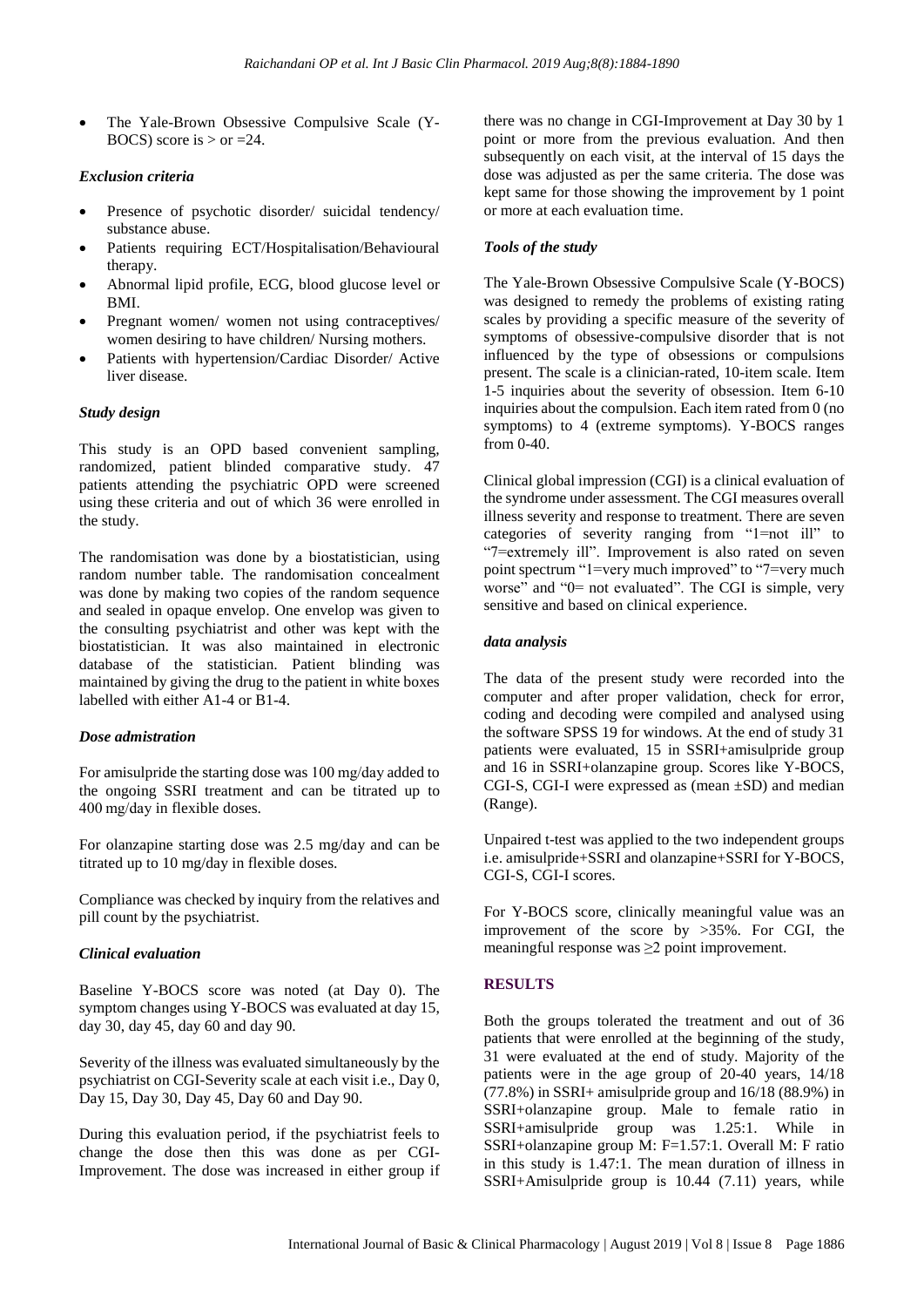mean duration of illness in SSRI+Olanzapine group is 10.33 (7.53) years. Dropouts in the SSRI+Amisulpride group were 3/18 (16.67%), while 2/18 (11.11%) subjects were dropped in the SSRI+Olanzapine group. Overall dropout rate was 5/36 (13.89%). Table 1 shows that SSRI+amisulpride group mean Y-BOCS score at day '0' was reduced from 29.39 (4.34) to 16.27 (4.46) at day '90'. While in SSRI+olanzapine group mean Y-BOCS score was reduced from 29.61(3.40) to 16.63 (3.34) at day '90'. The difference of mean at each point of observation was statistically insignificant on independent t-test (P>0.05).

Table 2 shows that, in SSRI+amisulpride group 10/15 (66.67%) study subjects has shown clinically meaningful response while in SSRI+olanzapine group 10/16 (62.50%) has shown clinically meaningful response at the end of study (improvement in Y-BOCS score by >35%). Table 3 shows that, in SSRI+amisulpride group mean CGI-Severity score at Day '0' was reduced from 5.44 (0.70) to 3.73 (0.79) at day '90'. While in SSRI+olanzapine group mean CGI-Severity score at Day '0' was reduced from 5.39 (0.61) to 3.81 (0.75) at day '90'.

#### **Table 1: Comparison of Efficacy by using Y-BOCS Score.**

| Day | $SSRI + Amisulpride Group$ |                        | <b>SSRI + Olanzapine Group</b> |                        |
|-----|----------------------------|------------------------|--------------------------------|------------------------|
|     | No. of patients            | <b>Mean Score (SD)</b> | <b>No. of Patients</b>         | <b>Mean Score (SD)</b> |
|     | 18                         | 29.39 (4.34)           |                                | 29.61 (3.40)           |
| 15  | 18                         | 29.17 (4.27)           |                                | 29.53(2.76)            |
| 30  |                            | 25.70 (4.33)           | 16                             | 26.81 (2.32)           |
| 45  | 16                         | 18.69(5.21)            | 16                             | 19.43(3.60)            |
| 60  | 16                         | 16.69(5.08)            | 16                             | 16.93(3.66)            |
| 90  |                            | 16.27(4.46)            | 16                             | 16.63(3.34)            |

**Table 2: Comparison of percentage improvement in Y-BOCS score from baseline score.**

|              | $\%$ improvement No. of Patients in SSRI + Amisulpride group | No. of Patients in SSRI + Olanzapine group |
|--------------|--------------------------------------------------------------|--------------------------------------------|
| >35          |                                                              |                                            |
| $25 - 35$    |                                                              |                                            |
| $\langle 25$ |                                                              |                                            |

#### **Table 3: Comparison on CGI-severity score.**

| Day | <b>SSRI + Amisulpride Group</b> |                        | <b>SSRI + Olanzapine Group</b> |                        |
|-----|---------------------------------|------------------------|--------------------------------|------------------------|
|     | <b>No. of Patients</b>          | <b>Mean Score (SD)</b> | <b>No. of Patients</b>         | <b>Mean Score (SD)</b> |
|     | 18                              | 5.44(0.70)             | 18                             | 5.39(0.61)             |
| 15  | 18                              | 5.39(0.69)             |                                | 5.12(0.33)             |
| 30  | 17                              | 4.82(0.53)             | 16                             | 4.87(0.34)             |
| 45  | 16                              | 4.06(0.85)             | 16                             | 4.50(0.63)             |
| 60  | 16                              | 3.81(0.83)             | 16                             | 3.94(0.77)             |
| 90  |                                 | 3.73(0.79)             |                                | 3.81(0.75)             |

#### **Table 4: Comparison of changes in CGI-Severity score from baseline.**

|                   | $\blacksquare$ Improvement No. of patients in SSRI + Amisulpride group | No. of Patients in $SSR\overline{I} + Olanzapine group$ |
|-------------------|------------------------------------------------------------------------|---------------------------------------------------------|
| $\geq$ Points     |                                                                        |                                                         |
| 2 Points          |                                                                        |                                                         |
| $\vert$ <2 Points |                                                                        |                                                         |

#### **Table 5: Comparison on CGI-Improvement Score.**

| Day | <b>SSRI + Amisulpride Group</b> |                        | <b>SSRI + Olanzapine Group</b> |                        |
|-----|---------------------------------|------------------------|--------------------------------|------------------------|
|     | <b>No. of Patients</b>          | <b>Mean Score (SD)</b> | <b>No. of Patients</b>         | <b>Mean Score (SD)</b> |
| 15  |                                 | 4.00(0.34)             |                                | 4.00(0.50)             |
| 30  |                                 | 3.47(0.79)             | 16                             | 3.69(0.48)             |
| 45  |                                 | 2.75(0.58)             | 16                             | 2.62(0.96)             |
| 60  |                                 | 2.37(0.62)             | 16                             | 2.37(0.81)             |
| 90  |                                 | 2.20(0.56)             | 16                             | 2.18(0.65)             |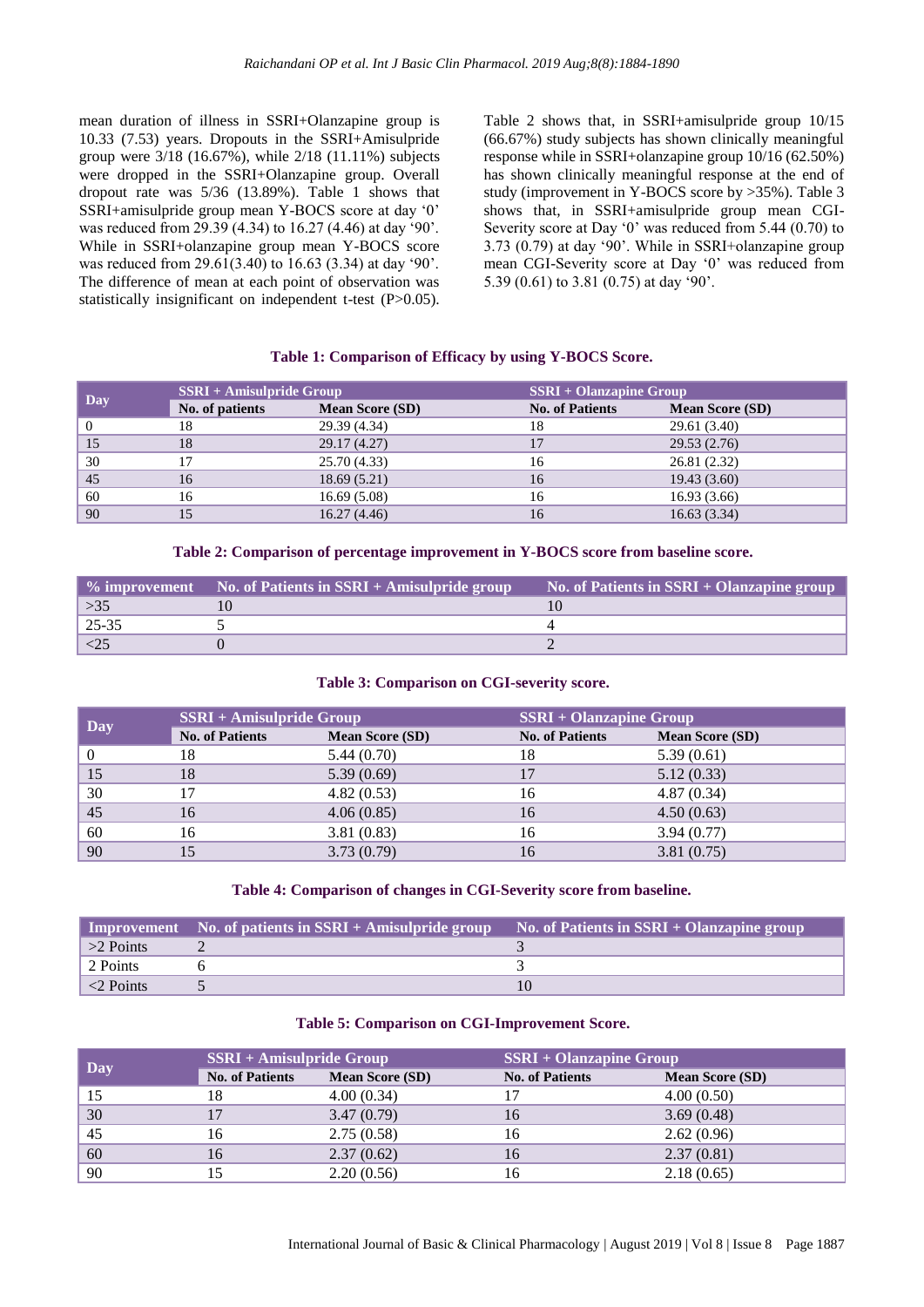| Improvement     | No. of patients in $SSR\bar{I} + A$ misulpride group | No. of Patients in $SSRI + Olanzapine group$ |
|-----------------|------------------------------------------------------|----------------------------------------------|
| $>2$ Points     |                                                      |                                              |
| 2 Points        |                                                      |                                              |
| $\leq$ 2 Points |                                                      |                                              |

**Table 6: Comparison of changes in CGI-Improvement score from baseline.**

**Table 7: Comparison of mean dose of Amisulpride and Olanzapine (Post Hoc).**

| Day | <b>Amisulpride Dose in mg (SD)</b> | Olanzapine Dose in mg (SD) |
|-----|------------------------------------|----------------------------|
| 30  | 147.06 (51.45)                     | 4.06(1.22)                 |
| 45  | 206.25 (44.25)                     | 4.84(1.9)                  |
| 60  | 262.50(50)                         | 6.41(2.05)                 |
| 90  | 273.30 (59.4)                      | 6.40(1.8)                  |

The difference of mean at each point of observation was statistically insignificant on independent t-test (P>0.05). Table 4 shows that, in SSRI+amisulpride group 8/15 (53.33%) of the study subjects had shown clinically meaningful response while in SSRI+olanzapine group 6/16 (37.50%) of the study subjects had shown clinically meaningful response at the end of study  $(\geq 2)$  point improvement).

Table 5 shows that, in SSRI+amisulpride group baseline mean CGI-Improvement score of 18 subjects at Day '15' was 4.00 (0.34) with a median of 4.00 (3-5). 15 subjects completed the study and were evaluated for improvement at Day '90', mean CGI-Improvement at the end of the study was  $2.20$   $(0.56)$  with a median score of  $2$   $(1-3)$ . In SSRI+olanzapine group Baseline mean CGI-Improvement of 17 subjects at Day '15' was 4.00 (0.50) with a median of 4.00 (3-5). 16 subjects completed the study and were evaluated for improvement at Day '90', mean CGI-Improvement at the end of the study was 2.18 (0.65) with a median score of 2 (1-3). The difference of mean at each point of observation was statistically insignificant on independent t-test (P>0.05). Table 6 shows that in SSRI+amisulpride group 10/15 (66.67%) of the study subjects had shown clinically meaningful response while in SSRI+olanzapine group 11/16 (68.75%) of the study subjects had shown clinically meaningful response  $(\geq 2)$ point improvement). Table 7 shows that mean dose of amisulpride at the end of Day '90' is 273.30 (59.4) mg and that of olanzapine at day '90' was 6.40 (1.8) mg.

## **DISCUSSION**

In this randomized double blind study initially 47 patients of Obsessive-Compulsive disorder on single SSRI were screened and on the basis of laboratory investigations, inclusion and exclusion criteria 36 patients were enrolled in the study. They were randomized into either Amisulpride group or Olanzapine group on the basis of random sequence generated by block randomization, 18 in each group.

Final analysis was done in 15 patients in SSRI+Amisulpride group and in 16 patients in SSRI+Olanzapine group. Hence, the overall dropout rate for thisstudy was 5/36 (13.89%). In Amisulpride group the initial dose was 100 mg/d and in Olanzapine group it was 2.5 mg/d. Mean dose of amisulpride was 273.3±59.4 mg/d and for Olanzapine mean dose was 6.4±1.8 mg/d. O. Metin et al, studied amisulpride augmentation and their study found the clinical response with a mean dose of  $325\pm106$ mg/d. Shapira et al, in their double blind placebo controlled olanzapine augmentation study had the mean dose of  $6.1\pm2.1$  mg/d but they did not found significant improvement with this dose. A Bystritsky et al, in their double blind placebo controlled study with olanzapine found significant improvement with mean dose of  $11.2\pm 6.5$  mg/d.<sup>22-24</sup>

The patients were evaluated on Y-BOCS and CGI at the interval of 15 days for a period of 12 weeks. We also used the criteria of  $>35\%$  improvement on Y-BOCS and  $\geq 2$ point improvement to be clinically meaningful. The mean change on Y-BOCS score in SSRI+Amisulpride was from 29.39 (4.34) to 16.27 (4.46) and in SSRI+Olanzapine group was from 29.61 (3.40) to 16.63 (3.34). Clinically meaningful response on Y-BOCS was seen in 10/15 (66.67%) patients in SSRI+Amisulpride group and in 10/16 (62.50%) in SSRI+Olanzapine group. On CGI-Severity scale the change in SSRI+Amisulpride group was from 5.44 (0.70) to 3.73 (0.79) and in SSRI+Olanzapine group the change was from 5.39 (0.61) to 3.81 (0.75). Clinically meaningful response on CGI-S was seen in 8/15 (53.33%) in SSRI+Amisulpride group and 6/16 (37.50%) in SSRI+olanzapine group. On CGI-Improvement scale the change in SSRI+Amisulpride group was from 4.00 (0.34) to 2.20 (0.56) and in SSRI+Olanzapine group the change was from  $4.00$   $(0.50)$  to  $2.18$   $(0.65)$ . Clinically meaningful response on CGI-I was seen in 10/15 (66.67%) in SSRI+Amisulpride group and 11/16 (68.75%) in SSRI+olanzapine group. Overall patients responded significantly in both the groups but the difference in both groups was insignificant.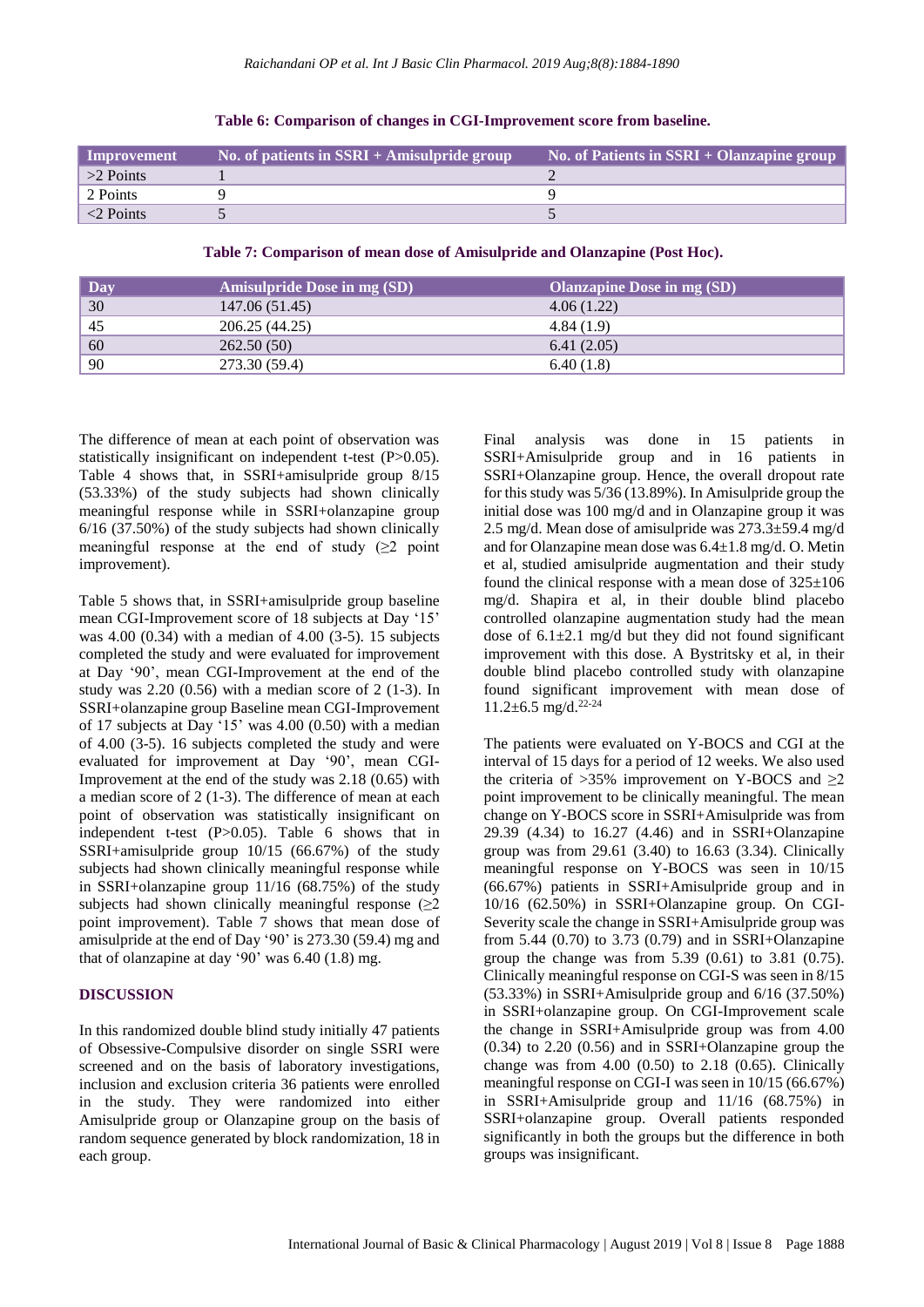In the study of O. Metin et al. with amisulpride, the reduction in Y-BOCS scores was from 26.7 (6.3) to 12.5 (2.8). They used the response criteria as  $\geq 60\%$  reduction in Y-BOCS score as 'significant improvement', 30%-60% as 'partial improvement' and <30% reduction as 'no improvement'. On their criteria 7/20 (35%) patients showed significant improvement, 12/20 (60%) patients showed partial improvement and 1/20 (5%) patients showed no improvement.<sup>22</sup>

Weiss EL et al, reported the case series of SSRI augmentation with olanzapine of 10 patients. Out of which 9 completed the study and the result of the study was, 4/9 (44.4%) demonstrated a complete remission or major improvement in obsessive-compulsive symptoms, 3/9 (33.3%) had partial remission, and 2/9 (22.2%) experienced no benefit.<sup>25</sup> Francobandiera G, also reported a case series of 9 patients with olanzapine. 6/8 (75.0%) of patients had shown improvement on Y-BOCS and CGI score.  $2/8$  (25.0%) of patients did not respond at all.<sup>26</sup>

Maina G et al, compared the efficacy of olanzapine and risperidone. Ninety-six subjects with DSM-IV OCD (YBOCS>or=16) entered the open-label prospective phase; at the end of the 16-week period, 50 (52%) were judged to be resistant and were randomized to receive risperidone (1 to 3 mg/d) or olanzapine (2.5 to 10 mg/d) addition for 8 weeks. Overall, patients in both groups responded significantly, without differences between the two treatment groups.<sup>27</sup>

D'Amico G et al, studied the effect of adjunctive olanzapine in patients with obsessive-compulsive disorder (OCD) refractory to paroxetine.<sup>28</sup> Twenty-one patients unresponsive to treatment with paroxetine, administered for at least 12 weeks at the dose of 60 mg/day, participated to a 12-week open-label, add-on trial with olanzapine (10 mg/day). The psychopathological state was evaluated by the Yale-Brown Obsessive-Compulsive Scale (Y-BOCS) and by Clinical Global Impression (CGI). Three patients did not complete the 12-week adjunctive treatment with olanzapine. In the 18 completers, the mean Y-BOCS score decreased significantly from 27.1±4.0 at baseline to 20.1 $\pm$ 3.9 at final evaluation (P<0.001). Seven patients (38.9%) were rated as responders at final evaluation.

Bystritsky A et al, studied the efficacy of adding an atypical antipsychotic, olanzapine, to a serotonin reuptake inhibitor (SRI) in treatment-refractory obsessivecompulsive disorder  $(OCD)$ .<sup>24</sup> Twenty-six patients aged between 18 and 65 (mean =  $41.2$ , SD = 11.9) years meeting DSM-IV criteria for OCD, who had not responded to SRIs, were treated for 6 weeks in a double-blind, placebocontrolled augmentation study with either olanzapine (up to 20 mg/day) or placebo. Severity of illness was assessed biweekly by the Yale-Brown Obsessive Compulsive Scale (Y-BOCS). Analysis of covariance with baseline Y-BOCS score included as a covariate was used to compare improvement in Y-BOCS scores in the 2 groups. Response was defined as a 25% or greater improvement in Y-BOCS score. Six (46%) of 13 subjects in the olanzapine group showed a 25% or greater improvement in Y-BOCS score compared with none in the placebo group.

Shapira et al, did a double-blind, placebo-controlled trial of olanzapine addition in fluoxetine-refractory obsessivecompulsive disorder.<sup>23</sup> In their study, both the fluoxetineplus-olanzapine (n=22) and fluoxetine-plus-placebo (n=22) groups improved significantly over 6 weeks  $[F(3,113)=11.64, p<0.0001]$  according to Yale-Brown Obsessive Compulsive Scale scores with repeatedmeasures analysis of variance. Their findings indicate no additional advantage of adding olanzapine for 6 weeks in OCD patients who have not had a satisfactory response to fluoxetine for 8 weeks, compared with extending the monotherapy trial.

# **CONCLUSION**

In conclusion, this study suggests that, augmentation with amisulpride as well as olanzapine is efficacious and well tolerated in patients with refractory Obsessive-Compulsive disorder. The difference in efficacy between amisulpride and olanzapine as augmenting agents is not significant.

*Funding: No funding sources Conflict of interest: None declared Ethical approval: The study was approved by the Institutional Ethics Committee*

## **REFERENCES**

- 1. American Psychiatric Association Diagnostic and Statistical Manual of Mental Disorders. 4th Edition, Text Revision (DSM-IV-TR). Washington, DC; 2000.
- 2. Murray CJL, Lopez AD, eds. Global burden of disease: a comprehensive assessment of mortality and disability from diseases, injuries and risk factors in 1990 and projected to 2020. Vol 1. Boston: Harvard Press; 1996.
- 3. Khanna S, Gururaj G, Sriram TG. Epidemiology of obsessive-compulsive disorder in India. Presented at: The first International Obsessive-Compulsive Disorder Congress; 1993 March;9-12; Capri.
- 4. Hollander E, Greenwald S, Neville D, Johnson J, Hornig CD, Weissman MM. Uncomplicated and comorbid obsessive-compulsive disorder in an epidemiologic sample. CNS Spectrums. 1998 May;3(S1):10-8.
- 5. NIMH Anxiety Disorder Publication [Internet]. Updated April 2008. Available at: https://www.nimh.nih.gov/health/topics/obsessivecompulsive-disorder ocd/index.shtml. Accessed 24 September 2011.
- 6. Clomipramine Collaborative Study Group. Clomipramine in the treatment of patients with obsessive-compulsive disorder. Arch Gen Psychiatry. 1991;48:730-8.